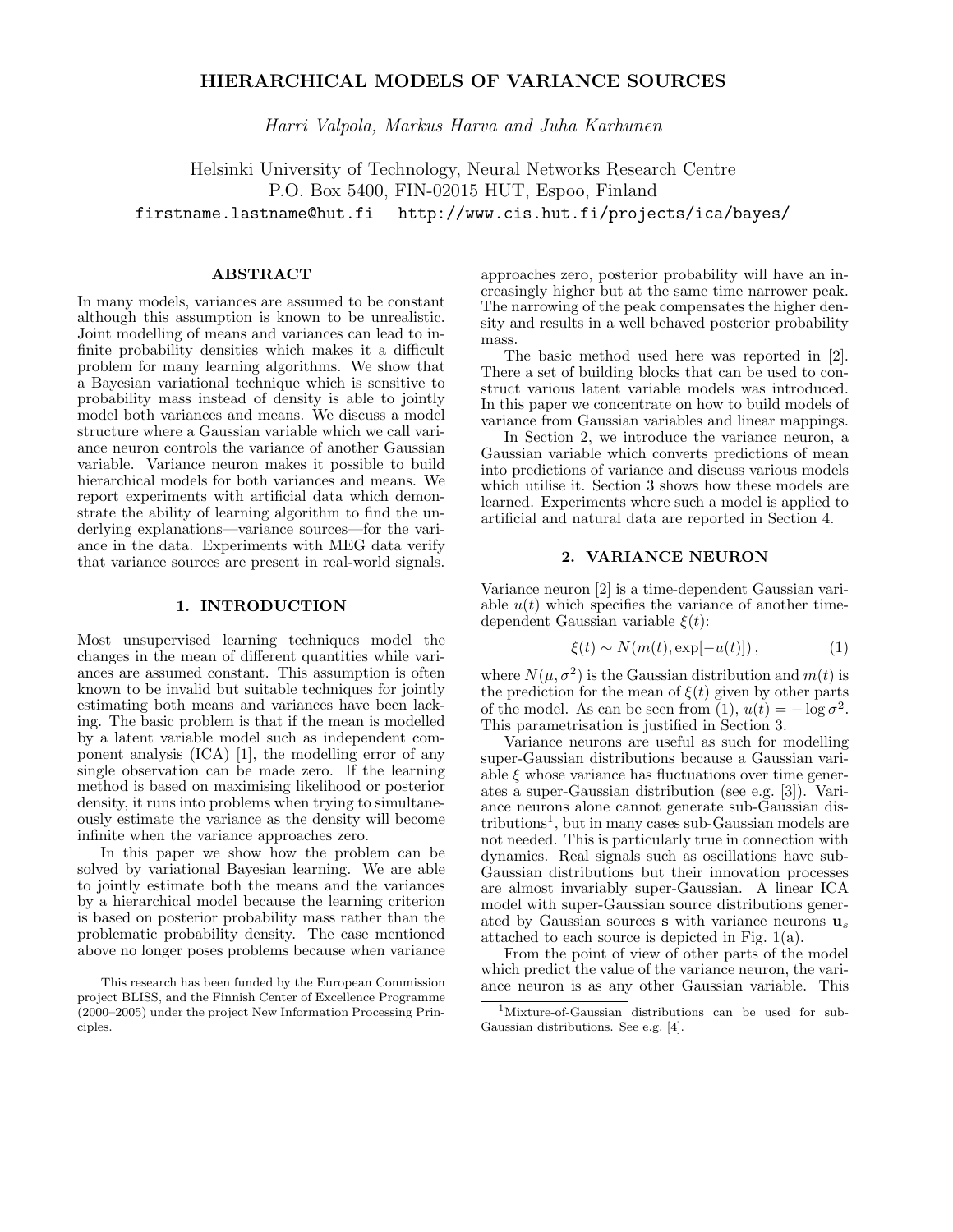

Fig. 1. Various model structures utilising variance neurons. Observations are denoted by **x**, linear mappings by  $A$  and  $B$ , sources by  $s$  and  $r$  and variance neurons by u.

means that it enables to translate a conventional model of mean into a model of variance. A simple extension of ICA which utilises variance neurons in this way is shown in Fig. 1(b). The sources can model concurrent changes in both the observations x and the modelling errors of the observations through the variance neurons  $\mathbf{u}_x$ . Such a structure would be useful for instance in a case where a source characterises the rotation speed of a machine. It is plausible that the rotation speed affects the mean of a set of variables and the modelling error of another, possibly overlapping set of variables.

In this paper we present experiments with a hierarchical extension of the linear ICA model, shown in Fig. 1(c). The concurrent changes in the variance of conventional sources are modelled by higher-order variance sources. As a special case, this model structure is able to perform subspace ICA [5, 6, 7, 1]. In that case, each conventional source would be modelled by only one of the variance sources, i.e. the mapping B would have only one non-zero entry on each row. Moreover, usually each subspace has equal dimension, i.e. each column of B has an equal number of non-zero entries. We are not going to impose such restrictions. The effects of variance sources can thus be overlapping.

Just as conventional sources of time-series data have temporal structure [1], variance sources of such data can be expected to change slowly, in fact, more slowly than the conventional sources. This is because the variance sources have similarity to the invariant features extracted by adaptive subspace SOM [8] and other related models, e.g. [7]. This is demonstrated in the experiment with magnetoencephalographic data in Section 4.

# 3. VARIATIONAL BAYESIAN LEARNING

Variational Bayesian learning techniques are based on approximating the true posterior probability density of the unknown variables of the model by a function with a restricted form. Currently the most common technique is ensemble learning where Kullback-Leibler divergence measures the misfit between the approximation and the true posterior. It has been applied to ICA and a wide variety of other models (see, e.g. [9, 4, 10, 11, 12, 13, 14]). An example of a variational technique other than ensemble learning can be found in [15].

In ensemble learning, the posterior approximation is required to have a suitably factorial form. During learning, the factors are typically updated one at a time while keeping others fixed. Here we use the method introduced in [2]. The posterior has a maximally factorial form, i.e. each unknown variable is approximated to be independent a posteriori of the rest of the variables. The computational complexity of each individual update is then proportional to the number of connections it has with other variables. Consequently, the update of the posterior variance of all variables in the model can be accomplished in time proportional to the total number of connections in the model.

For each update of the posterior approximation  $q(\theta)$ , the variable  $\theta$  requires the prior distribution  $p(\theta |$  parents) given by its parents and the likelihood  $p(\text{children} | \theta)$  obtained from its children. The relevant part of the Kullback-Leibler divergence to be minimised is

$$
C(q(\theta)) = \left\langle \ln \frac{q(\theta)}{p(\theta \mid \text{parents})p(\text{children} \mid \theta)} \right\rangle_q, (2)
$$

where the expectation is taken over the posterior approximations  $q(\theta_i)$  of all unknown variables.

In ensemble learning, conjugate priors are commonly used because they make it very easy to solve the variational minimisation problem of finding the optimal  $q(\theta)$  which minimises (2).

As an example, consider linear mappings with Gaussian variables. First, note that in (2), the negative logarithm of the prior and likelihood is needed. We shall call this quantity the potential. Gaussian prior has a quadratic potential. The likelihood arising from a linear mapping to Gaussian variables also has a quadratic potential. The sum of the potential is quadratic and the optimal posterior approximation can be shown to be the Gaussian distribution whose potential has the same second and first order terms. The minimisation thus boils down to adding the coefficients of second and first order terms of the prior and likelihood.

The likelihood which variance neuron receives from the Gaussian node whose logarithmic variance is modelled has a linear term and an exponential term. The commonly used parametrisation is inverse variance as then the potential corresponds to Gamma-distribution and hence a Gamma-prior yields a Gamma-posterior. It would, however, be difficult to build a hierarchical model with Gamma-distributed variables and therefore we choose to have a Gaussian prior and parametrise the variance on logarithmic scale. The resulting sum potential has both a quadratic term (from the prior) and an exponential term (from the likelihood), but it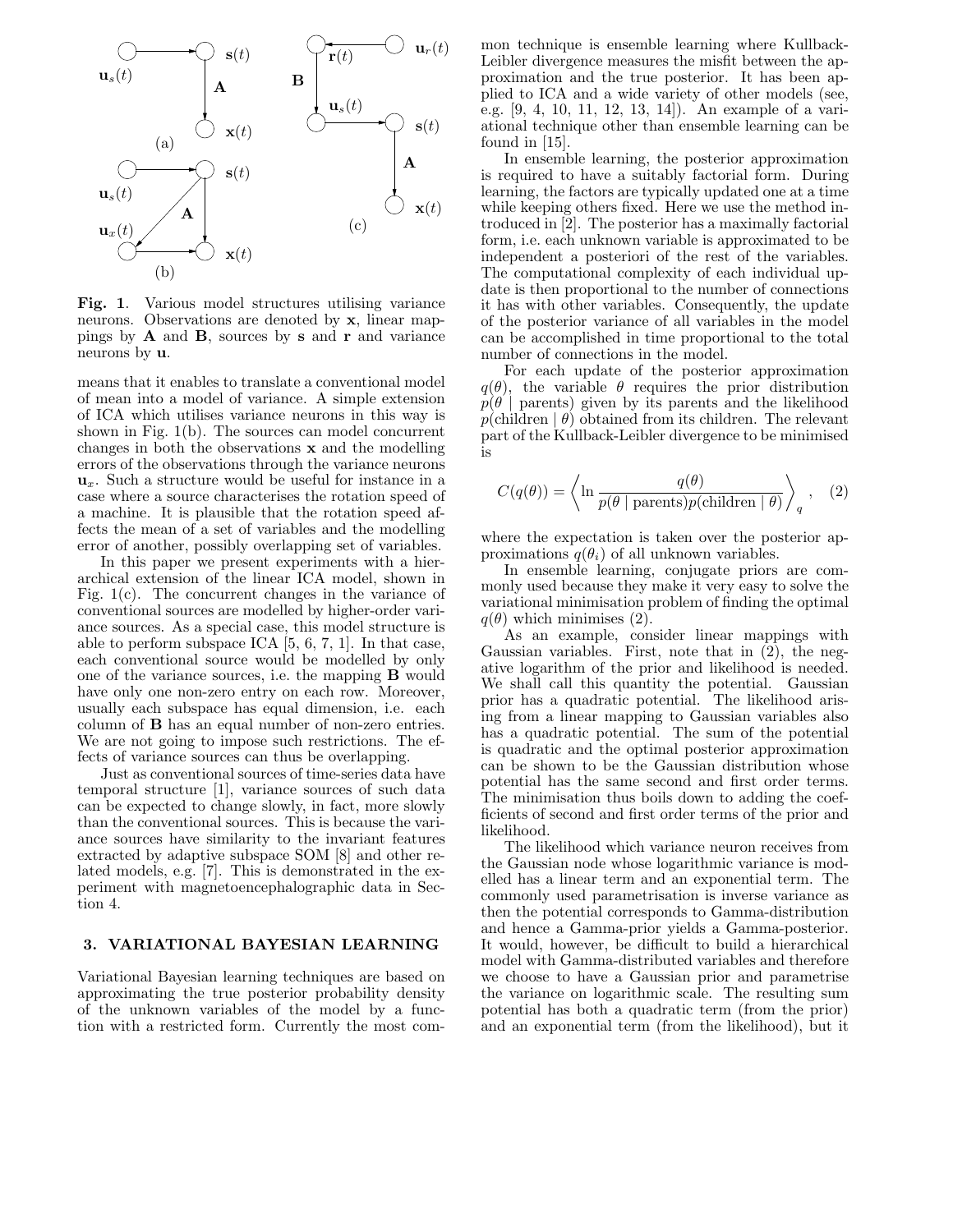is well approximated by a Gaussian posterior  $q(\theta)$ def  $\stackrel{\scriptscriptstyle i\epsilon}{=}$  $N(\theta; m, v)$ . It can be shown [2] that in this case (2) equals

$$
C(m, v) = Mm + V[m2 + v] +
$$
 PSfrag replacements  
\n
$$
E \exp(m + v/2) - \frac{1}{2} \ln v + \text{const}, \quad (3) \underset{\mathbf{u}_x(t)}{\mathbf{B}} \mathbf{B}
$$

where  $M, V$  and  $E$  are the coefficients of the terms in the mixed potential. The optimisation method for the  $\mathbf{r}(t)$ mixed potential is derived in Appendix A.  $\mathbf{u}_s(t)$  $s($ 

### 4. EXPERIMENTS

In this section, experiments with artificial data and real magnetoencephalographic (MEG) data are reported.

#### 4.1. Model structure

According to the model used for the experiments, the PSfrag replacements observations are generated by conventional source vectors  $s(t)$  mapped linearly to the observation vectors  $\mathbf{x}(t)$  which are corrupted by additive Gaussian noise  $\mathbf{u}_x(t)$  $\mathbf{n}(t)$ . For each source  $s_i(t)$  there is a variance neuron  $\mathbf{u}_r(t)$ .  $u_{si}(t)$  which represents the negative logarithm of the  $\mathbf{u}_{st}(t)$ variance. The values of the variance neurons  $\mathbf{u}_s(t)$  are  $\mathbf{r}(t)$ further modelled by higher-level variance sources  $\mathbf{r}(t) \cdot \mathbf{s}(t)$ which map linearly to the variance neurons. Variance  $\mathbf{x}(t)$ sources, too, have variance neurons  $\mathbf{u}_r(t)$  attached to them.

$$
\mathbf{x}(t) = \mathbf{A}\mathbf{s}(t) + \mathbf{n}(t) \tag{4}
$$

$$
s_i(t) \sim N(\mu_{si}(t), \exp u_{si}(t))
$$
 (5)

$$
\mathbf{u}_s(t) = \mathbf{Br}(t) + \mathbf{m}(t) \tag{6}
$$

$$
r_i(t) \sim N(r_i(t-1), \exp u_{ri}(t))
$$
\n<sup>(7)</sup>

The additive Gaussian noise terms  $\mathbf{n}(t)$  and  $\mathbf{m}(t)$  are allowed to have non-zero bias. The model structure is shown in Fig.  $1(c)$ . Note that it makes sense to have two layers although the model is linear and all variables are Gaussian since the variance neurons  $\mathbf{u}_s$  translate the higher-order source model into a prediction of variance. The variance sources are also responsible for generating super-Gaussian distributions for  $s(t)$  and  $r(t)$ .

As (7) shows, the variance sources have a dynamic model. The predicted mean for the variance source was taken to be the value at the previous time instant. In the artificial data,  $\mu_{si}(t)$  in (6) equals zero, but the MEG signals have strong temporal dependences and we used  $\mu_{si}(t) = s_i(t-1)$ .

#### 4.2. Learning scheme

The basic operations in learning were iteration and pruning. An iteration consisted of updating the posterior approximation  $q(\cdot)$  for each latent variable, one at a time. Pruning involves going through the parameters of the linear mappings and removing them from the model if that resulted in a decrease of the cost



**Fig. 2.** Artificial data  $\mathbf{x}(t)$  (8 out of 20 time series).



**Fig. 3.** Sources  $s(t)$  estimated from the artificial data (8 out of 20 sources).

function. In ensemble learning, the cost function gives a lower bound for the model evidence and thus enables this kind of pruning.

The model was built in two stages. First, only the conventional sources were estimated, i.e. the model structure was as in Fig.  $1(a)$ . The sources were initialised using PCA components calculated from the data. If the source model had dynamics, low-pass filtering was applied to the data before PCA. During the first few iterations the sources were kept fixed to the initialisation in order to have a reasonable estimate for the mixing matrix  $\bf{A}$ . Learning was then continued for two hundred iterations to find reasonable values for the variance neurons.

After that, the second layer was added. Initialisation for the variance neurons was similar to the conventional ones except instead of a few iterations, they were kept fixed for two hundred iterations. Learning was continued until the changes in the parameters were very small.

### 4.3. Artificial data

In order to test the learning algorithms, we generated data that fits the model structure. There were two variance sources  $\mathbf{r}(t)$  and 20 conventional sources  $\mathbf{s}(t)$ . The mappings A and B were sampled from normal distri-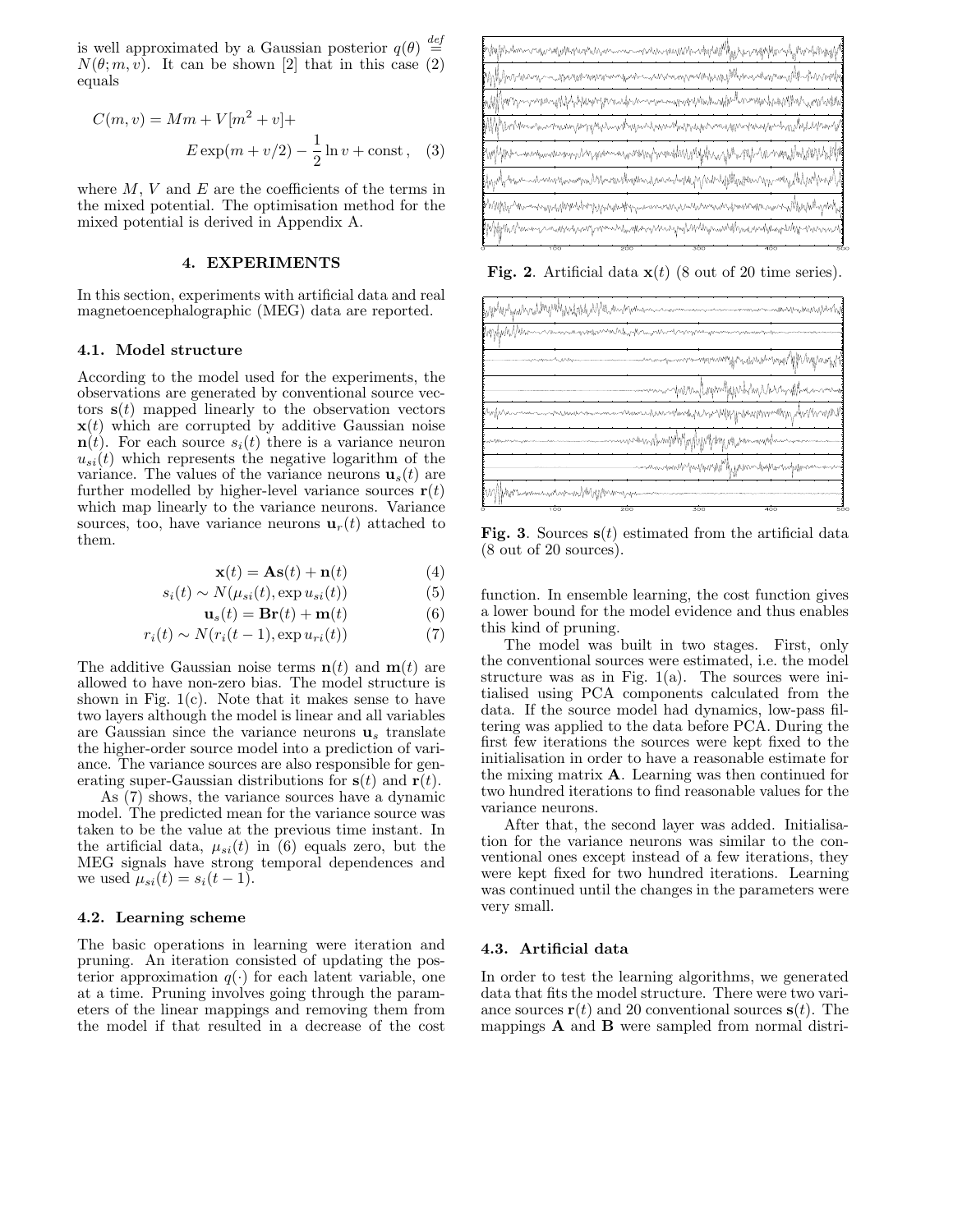

**Fig. 4.** Variance neurons  $\mathbf{u}_s(t)$  corresponding to the sources shown in Fig. 3.



**Fig. 5.** Estimated variance sources  $\mathbf{r}(t)$  (2nd and 4th row) which model the regularities found in the variance neurons of Fig. 4. The corresponding true underlying variance source are shown on 1st and 3rd row.

bution. The biases for the additive noise of  $\mathbf{u}_s(t)$  were chosen such that the sources  $s(t)$  had unit variances. Part of the generated signals are shown in Fig. 2.

The linear mappings were known to be fully connected and therefore no pruning was applied. The results after 10,000 iterations are depicted in Figs. 3–5. The estimated posterior mean of  $q(\cdot)$  for each quantity is shown. As can be seen in Figure 5, the estimated variance sources are very close to the true underlying variance sources which were used for generating the data. In general, a reliable estimate of variance needs more observations than the estimate of mean. This is reflected in the fact that small random variations in the variance source are not captured although on larger time scale the estimate is accurate.

#### 4.4. Biomedical data

In these experiments, we used part of the MEG data set [16]. The data consists of signals originating from brain activity. The signals are contaminated by external artefacts such as a digital watch, heart beat as well as eye movements and blinks. We used 2,500 samples of the original data set. The most prominent feature in this area is the biting artefact where muscle activity

Fig. 6. MEG recordings (seven out of 122 time series).

contaminates many of the channels starting after 1,600 samples as can be seen in Fig. 6.

Initially the model had 40 sources  $s(t)$  and 10 variance sources  $r(t)$ . Starting after 5,000 iterations, the linear mappings were pruned every 200 iterations. This resulted in two of the variance sources losing all their out-going connections after which they were removed. After 10,000 iterations, pruning was applied to variance neurons instead of the parameters of the linear mappings. The three surviving variance sources are shown in Fig. 9. None of the conventional sources lost all their out-going connections and they survived even when pruning was applied to them directly after 10,000 iterations. The sources and their variance neurons are depicted in Figs. 7 and 8, respectively.

The conventional sources are comparable to those reported in the literature for this data set [16]. The first variance source in Fig. 9 clearly models the biting artefact. This variance source integrates information from several conventional sources and its activity varies very little over time. This is partly due to the dynamics but experiments with a static model confirm that the variance source acts as an invariant feature which reliably detects the biting artefact.

The second variance source appears to represent increased activity during the onset of the biting. The third variance neuron seems to be related to the amount of rythmic activity on the sources. Two such sources can be found in Fig. 7 (third and fourth source). Interestingly, it seems that the amount of rythmic activity on these sources is negatively correlated.

# 5. DISCUSSION

In statistics, a distribution characterised by changing variance is called heteroskedastic. Heteroskedasticity is known to be commonplace and there are various techniques for modelling the variance (see e.g. [17]). However, previously mean has been estimated separately from variance in order to avoid problems related to infinite probability densities. We have shown that it is possible to estimate both mean and variance jointly. This has the benefit that the estimation of the mean can use the information about the variance and vice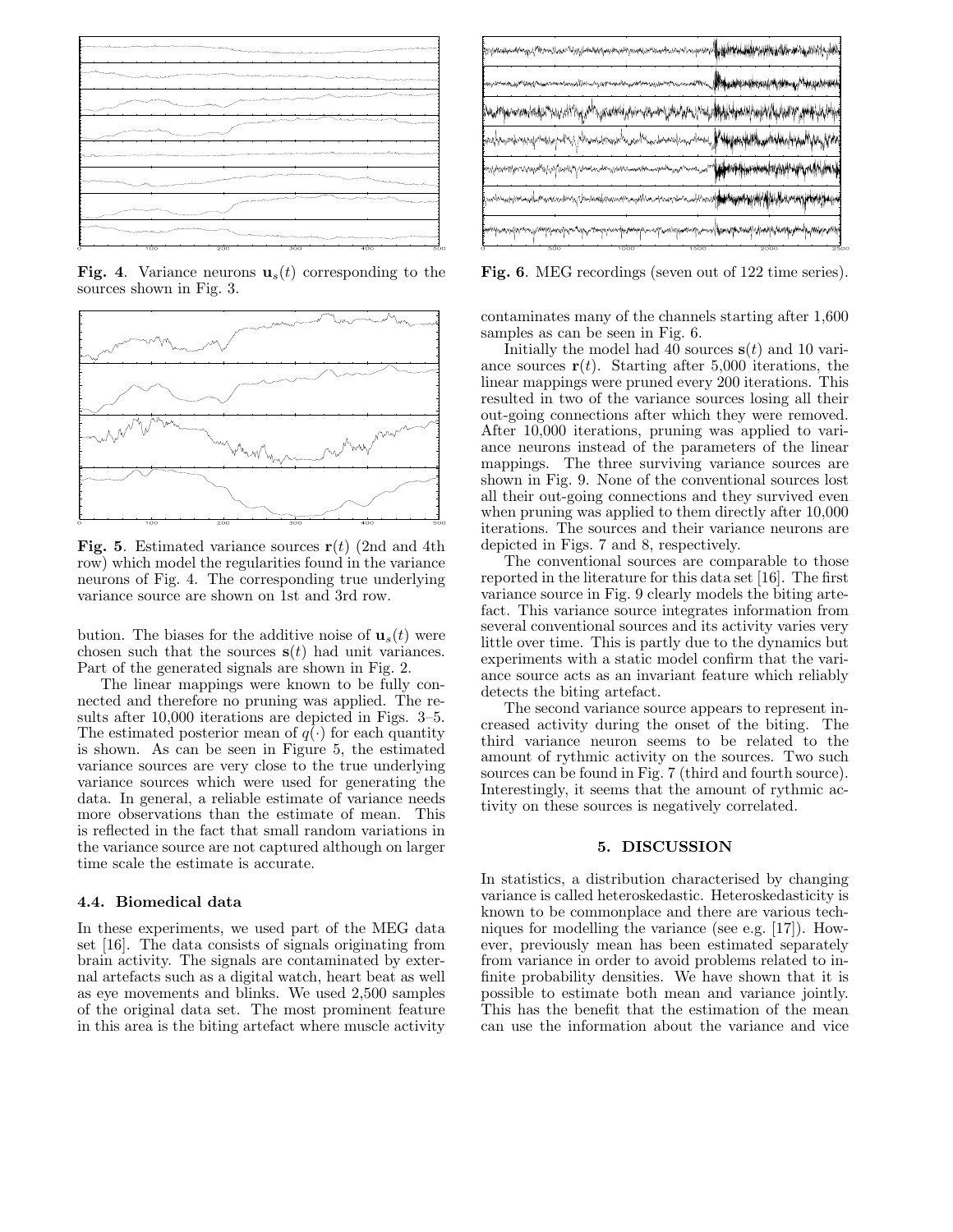

Fig. 7. Sources estimated from the MEG data (eight out of 40 sources).



Fig. 8. Variance neurons corresponding to the sources shown in Fig. 7.

versa. In the experiments reported here, this implies that estimation of the sources can utilise the information provided by the variance sources.

We reported experiments with one model structure which utilises variance neurons but we have only touched the tip of an iceberg. Since the variance neurons allow to translate models of mean into models of variance, we can go through a large number of models discussed in the literature and consider whether they are useful for modelling variance. The cost function used in ensemble learning is very useful in this task as it allows model comparison.

### 6. REFERENCES

- [1] A. Hyvärinen, J. Karhunen, and E. Oja, *Independent* Component Analysis. J. Wiley, 2001.
- [2] H. Valpola, T. Raiko, and J. Karhunen, "Building blocks for hierarchical latent variable models," in Proc. Int. Conf. on Independent Component Analysis and Signal Separation (ICA2001), (San Diego, USA), pp. 710–715, 2001.
- [3] L. Parra, C. Spence, and P. Sajda, "Higher-order statistical properties arising from the non-stationarity of natural signals," in Advances in Neural Information Processing Systems 13 (T. Leen, T. Dietterich, and



Fig. 9. Variance sources which model the regularities found in the variance neurons shown in Fig. 8.

V. Tresp, eds.), (Cambridge, MA, USA), pp. 786–792, The MIT Press, 2001.

- [4] H. Attias, "Independent factor analysis," Neural Computation, vol. 11, no. 4, pp. 803–851, 1999.
- L. De Lathauwer, B. De Moor, and J. Vandewalle, "Fetal electrocardiogram extraction by source subspace separation," in Proc. IEEE Sig. Proc. / ATHOS Workshop on Higher-Order Statistics, pp. 134–138, 1995.
- [6] J.-F. Cardoso, "Multidimensional independent component analysis," in Proc. IEEE Int. Conf. on Acoustics, Speech and Signal Processing (ICASSP'98), (Seattle, Washington, USA, May 12–15), pp. 1941–1944, 1998.
- [7] A. Hyvärinen and P. Hoyer, "Emergence of phase and shift invariant features by decomposition of natural images into independent feature subspaces," Neural Computation, vol. 12, no. 7, pp. 1705–1720, 2000.
- [8] T. Kohonen, S. Kaski, and H. Lappalainen, "Selforganized formation of various invariant-feature filters in the Adaptive-Subspace SOM," Neural Computation, vol. 9, no. 6, pp. 1321–1344, 1997.
- [9] D. Barber and C. Bishop, "Ensemble learning for multi-layer networks," in Advances in Neural Information Processing Systems 10 (M. Jordan, M. Kearns, and S. Solla, eds.), pp. 395–401, Cambridge, MA, USA: The MIT Press, 1998.
- [10] J. Miskin and D. MacKay, "Ensemble learning for blind image separation and deconvolution," in Advances in Independent Component Analysis (M. Girolami, ed.), pp. 123–141, Springer-Verlag, 2000.
- [11] Z. Ghahramani and G. E. Hinton, "Variational learning for switching state-space models," Neural Computation, vol. 12, no. 4, pp. 963–996, 2000.
- [12] R. Choudrey, W. Penny, and S. Roberts, "An ensemble learning approach to independent component analysis," in Proc. of the IEEE Workshop on Neural Networks for Signal Processing, Sydney, Australia, December 2000, IEEE Press, 2000.
- [13] K. Chan, T.-W. Lee, and T. Sejnowski, "Variational learning of clusters of undercomplete nonsymmetric independent components," in Proc. Int. Conf. on Independent Component Analysis and Signal Separation (ICA2001), (San Diego, USA), pp. 492–497, 2001.
- [14] H. Valpola and J. Karhunen, "An unsupervised ensemble learning method for nonlinear dynamic statespace models," Neural Computation, vol. 14, no. 11, pp. 2647–2692, 2002.